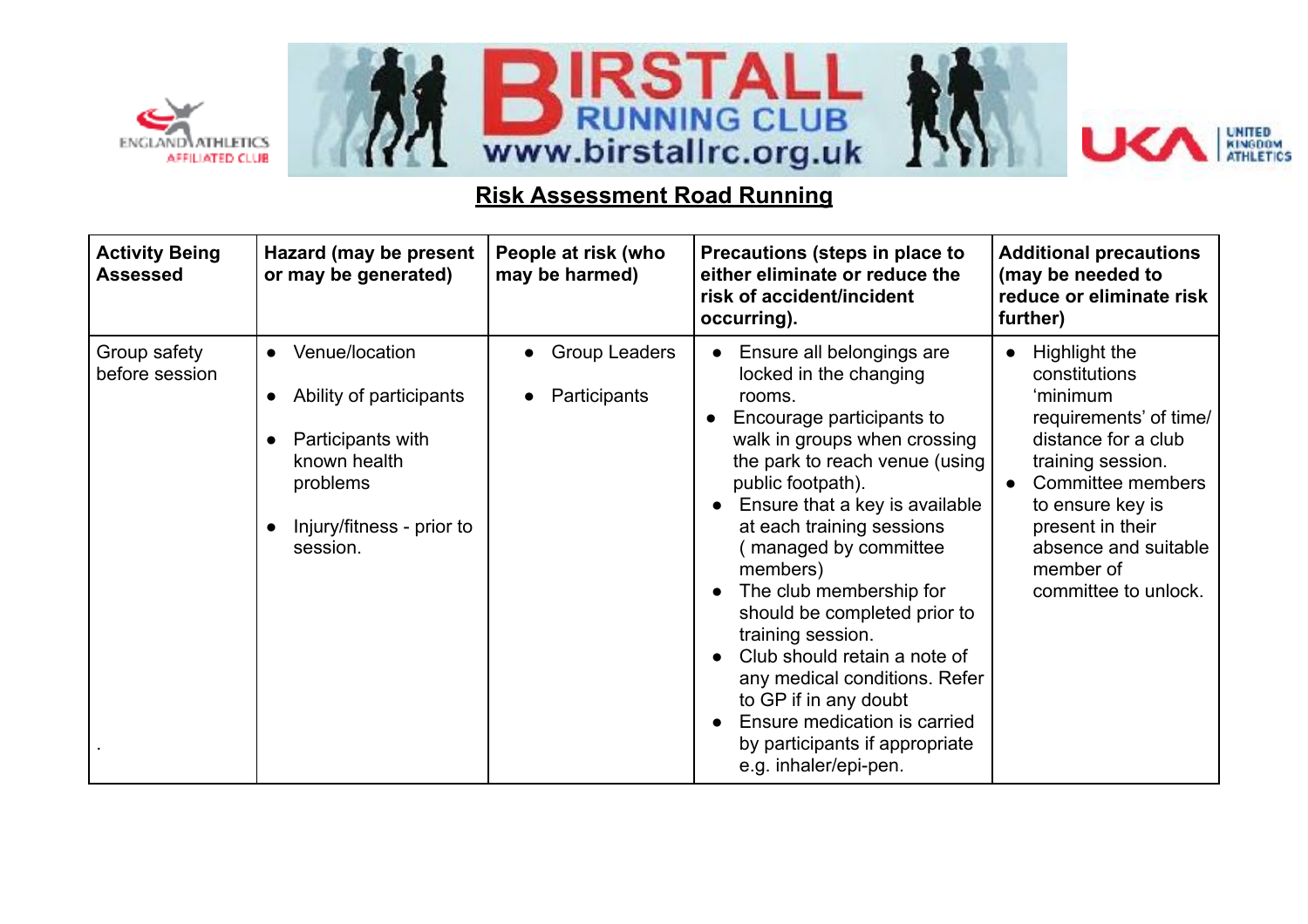| <b>Activity Being</b><br><b>Assessed</b>          | <b>Hazard (may be present</b><br>or may be generated)                                                                                                                                                                     | People at risk (who<br>may be harmed)     | Precautions (steps in place to<br>either eliminate or reduce the<br>risk of accident/incident<br>occurring).                                                                                                                                                                                                                                                                                                                                                                                                                                                                                                          | <b>Additional precautions</b><br>(may be needed to<br>reduce or eliminate risk<br>further)                                                                                                                                                                                |
|---------------------------------------------------|---------------------------------------------------------------------------------------------------------------------------------------------------------------------------------------------------------------------------|-------------------------------------------|-----------------------------------------------------------------------------------------------------------------------------------------------------------------------------------------------------------------------------------------------------------------------------------------------------------------------------------------------------------------------------------------------------------------------------------------------------------------------------------------------------------------------------------------------------------------------------------------------------------------------|---------------------------------------------------------------------------------------------------------------------------------------------------------------------------------------------------------------------------------------------------------------------------|
| <b>General Safety</b><br>during every<br>session. | Injury/Illness<br>$\bullet$<br>unreported by the<br>participant<br>Inappropriate clothing<br>Poor visibility of the<br>$\bullet$<br>group<br>Possible dehydration<br>or low energy<br>Inappropriate footwear<br>$\bullet$ | Group Leader<br>$\bullet$<br>Participants | • Perform visual check and<br>check verbally for injuries or<br>illness<br>Clothing should suit the<br>conditions - advise those<br>whose clothing is<br>inappropriate<br>Reflective tops (high vis) are<br>$\bullet$<br>mandatory from October 1st-<br>March 1st inclusive<br>Head torches to be worn by<br>leader if route is poorly lit.<br>Next of Kin/emergency contact<br>$\bullet$<br>details should be present.<br>Advice on hydration/food to be<br>given to new members.<br>First aid to be given if<br>$\bullet$<br>appropriate qualification is<br>held.<br>Advice on footwear can be<br>given by leader. | Keep a small stock of<br>$\bullet$<br>high visibility tops<br>which can be<br>borrowed if required<br>Leader to carry a<br>$\bullet$<br>mobile or have<br>access to a mobile<br>phone<br>Encourage leaders to<br>$\bullet$<br>obtain first aid/<br>leaders qualification. |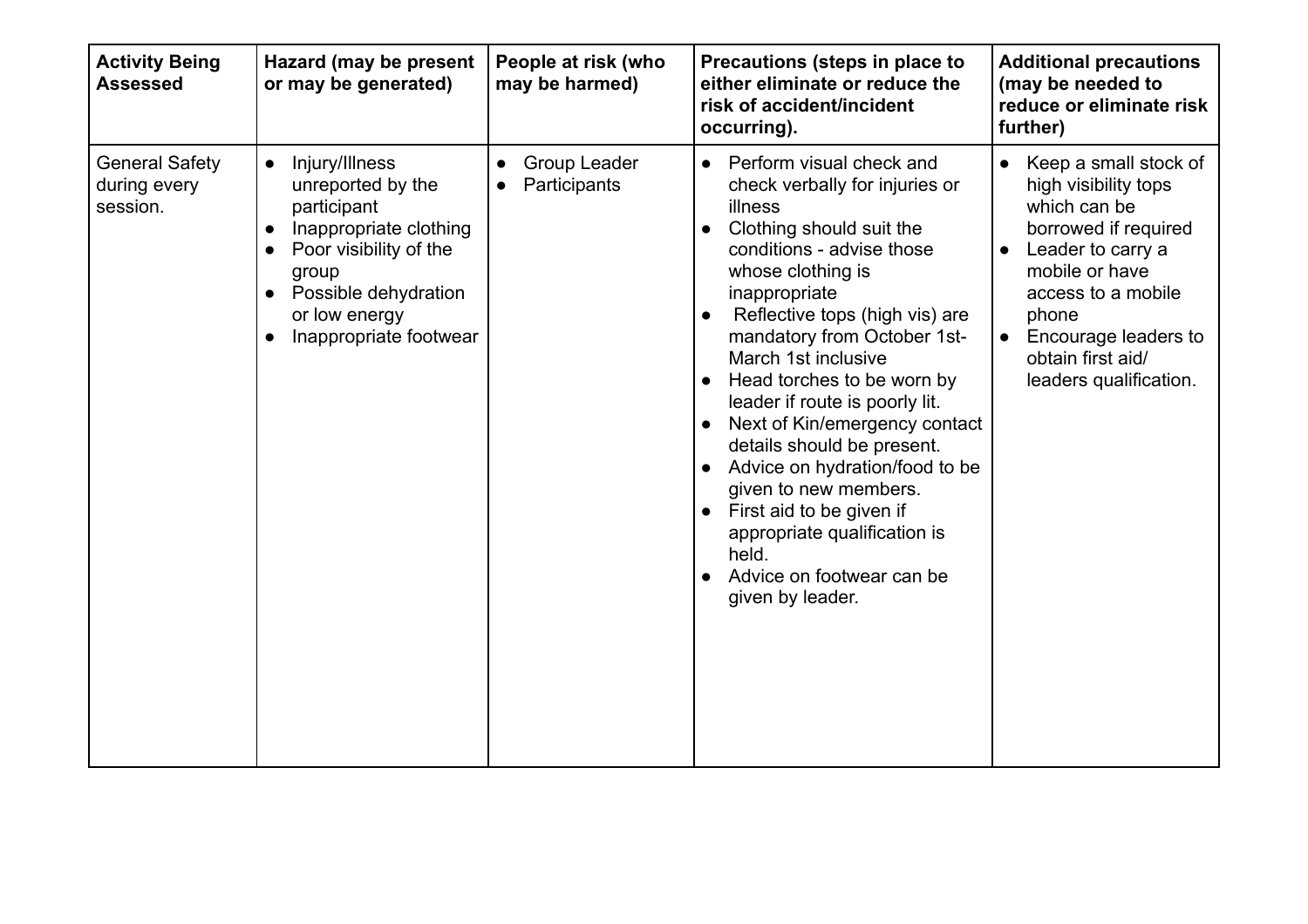| <b>Activity Being</b><br><b>Assessed</b> | <b>Hazard (may be present</b><br>or may be generated)                                                                                                        | People at risk (who<br>may be harmed) | Precautions (steps in place to<br>either eliminate or reduce the<br>risk of accident/incident<br>occurring).                                                                                                                                                                                                                                                                                                                                                                                                                                                                                                                                                                                                                                                                                                                                                          | <b>Additional precautions</b><br>(may be needed to<br>reduce or eliminate risk<br>further)                                            |
|------------------------------------------|--------------------------------------------------------------------------------------------------------------------------------------------------------------|---------------------------------------|-----------------------------------------------------------------------------------------------------------------------------------------------------------------------------------------------------------------------------------------------------------------------------------------------------------------------------------------------------------------------------------------------------------------------------------------------------------------------------------------------------------------------------------------------------------------------------------------------------------------------------------------------------------------------------------------------------------------------------------------------------------------------------------------------------------------------------------------------------------------------|---------------------------------------------------------------------------------------------------------------------------------------|
| <b>Running routes</b>                    | Uneven ground,<br>$\bullet$<br>potholes, mud, street<br>furniture, debris, bins<br>or rubbish bags,<br>rivers/streams<br>Poor visibility<br>Ability of group | Group Leader<br>Participants          | Routes have been checked for<br>suitability.<br>New routes are checked<br>$\bullet$<br>before taking a group on them<br>Participants warned of<br>obstacles e.g. bollards, posts<br>Single file beside rivers/<br>streams and encourage a<br>slower pace<br>Routes selected that have<br>good lighting where possible<br>Headtorches advised if poorly<br>lit or rural routes or sections<br>Sessions kept to an<br>$\bullet$<br>appropriate time and distance<br>shorter cut off may be<br>provided<br>Intermediate and advanced<br>sessions could be longer<br>On-going, dynamic risk<br>assessment by group leaders,<br>with adaptation where<br>appropriate (communicated to<br>group if appropriate)<br>Ability of the slowest/least able<br>sets the pace for groups<br>Regular regroups on routes at<br>appropriate times to allow<br>back markers to catch up | Routes regularly<br>$\bullet$<br>checked for suitability<br>or updates e.g.<br>roadworks, unplanned<br>changes, construction<br>work. |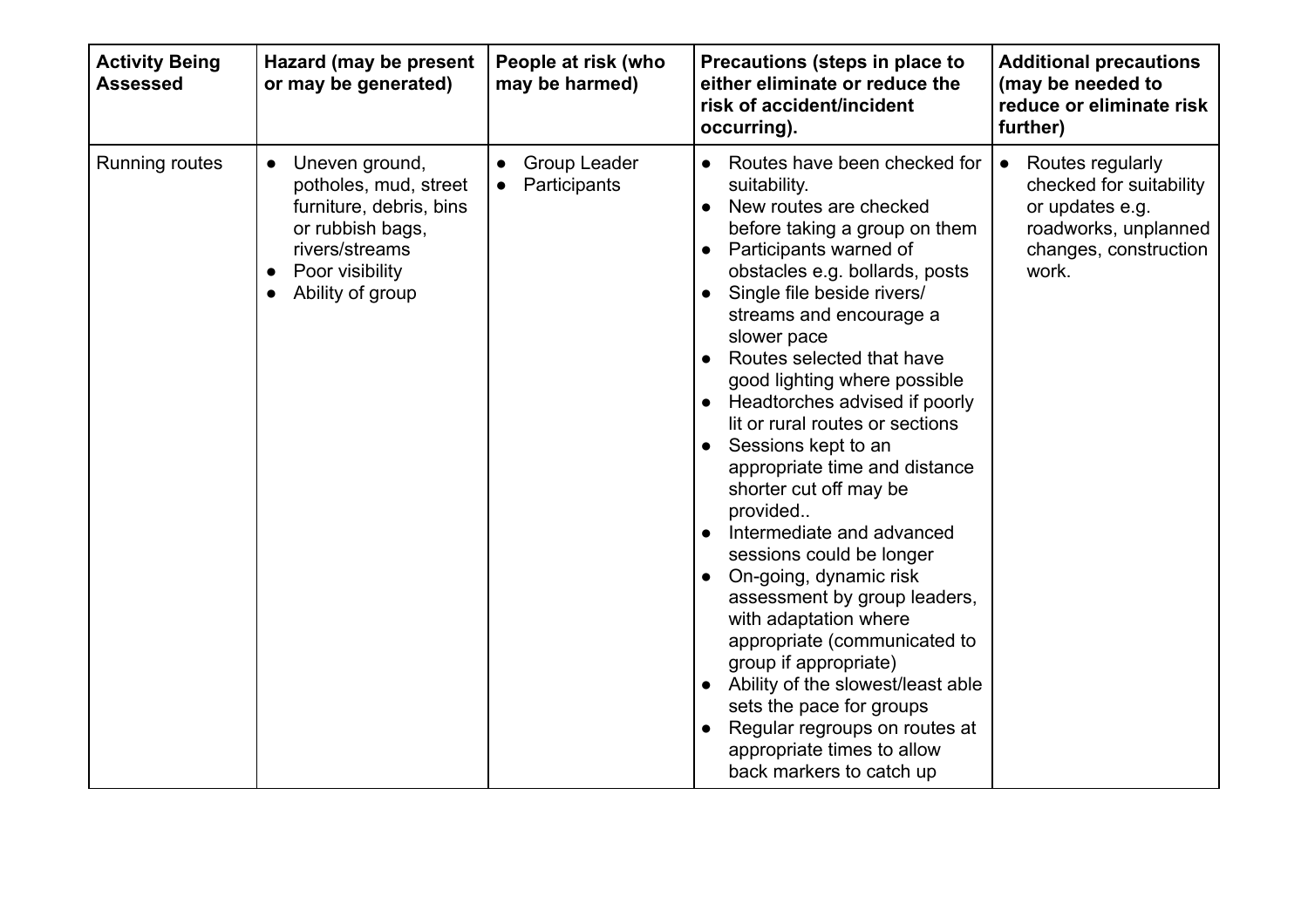| <b>Activity Being</b><br><b>Assessed</b>  | Hazard (may be present<br>or may be generated)                                                                                                                                                                                   | People at risk (who<br>may be harmed)                                                         | Precautions (steps in place to<br>either eliminate or reduce the<br>risk of accident/incident<br>occurring).                                                                                                                                                                                                                                                                                                                                                                    | <b>Additional precautions</b><br>(may be needed to<br>reduce or eliminate risk<br>further)                                                                                                              |
|-------------------------------------------|----------------------------------------------------------------------------------------------------------------------------------------------------------------------------------------------------------------------------------|-----------------------------------------------------------------------------------------------|---------------------------------------------------------------------------------------------------------------------------------------------------------------------------------------------------------------------------------------------------------------------------------------------------------------------------------------------------------------------------------------------------------------------------------------------------------------------------------|---------------------------------------------------------------------------------------------------------------------------------------------------------------------------------------------------------|
| Traffic/road<br>crossings or<br>junctions | All traffic on roads<br>$\bullet$<br>including horses, road<br>traffic, other members<br>of the public, cyclists<br>Crossing traffic<br>Approaching junctions<br>$\bullet$<br>and crossings<br>Runners colliding with<br>traffic | <b>General Public</b><br>$\bullet$<br>Group leaders<br>$\bullet$<br>Participants<br>$\bullet$ | Use and encourage group to<br>$\bullet$<br>use road crossings, traffic<br>lights and pedestrian refuges<br>Cross as a group<br>Take personal responsibility<br>for crossing<br>Leader to remind group that<br>headphones are prohibited<br>Respect all other users of the<br>highway<br>Follow the highway code<br>$\bullet$<br>Remain on footpaths where<br>possible - if no footpath run<br>towards oncoming traffic (right<br>hand side of the road UK) if<br>safe to do so. | Ensure good practice<br>$\bullet$<br>and leadership is<br>shown weekly.<br>Report any dangerous<br>$\bullet$<br>occurrences or near<br>misses to club<br>safeguarding/welfare<br>officer and captain(s) |
| <b>Activity Being</b><br><b>Assessed</b>  | <b>Hazard (may be present</b><br>or may be generated)                                                                                                                                                                            | People at risk (who<br>may be harmed)                                                         | Precautions (steps in place to<br>either eliminate or reduce the<br>risk of accident/incident<br>occurring).                                                                                                                                                                                                                                                                                                                                                                    | <b>Additional precautions</b><br>(may be needed to<br>reduce or eliminate risk<br>further)                                                                                                              |
| Weather<br>conditions                     | Variations in weather<br>$\bullet$<br>making it too cold,<br>wet, slippery,<br>dangerous, hot                                                                                                                                    | Group leaders<br>$\bullet$<br>Participants                                                    | Weather reports to be checked<br>$\bullet$<br>on day of activity<br>Runners given advice on<br>$\bullet$<br>clothing<br>Cancellation or modification of<br>$\bullet$<br>route if weather is unsafe.<br>Monitor participants (difficulty)                                                                                                                                                                                                                                        | Abandon run and<br>$\bullet$<br>return to base if<br>conditions deteriorate<br>whilst en route.                                                                                                         |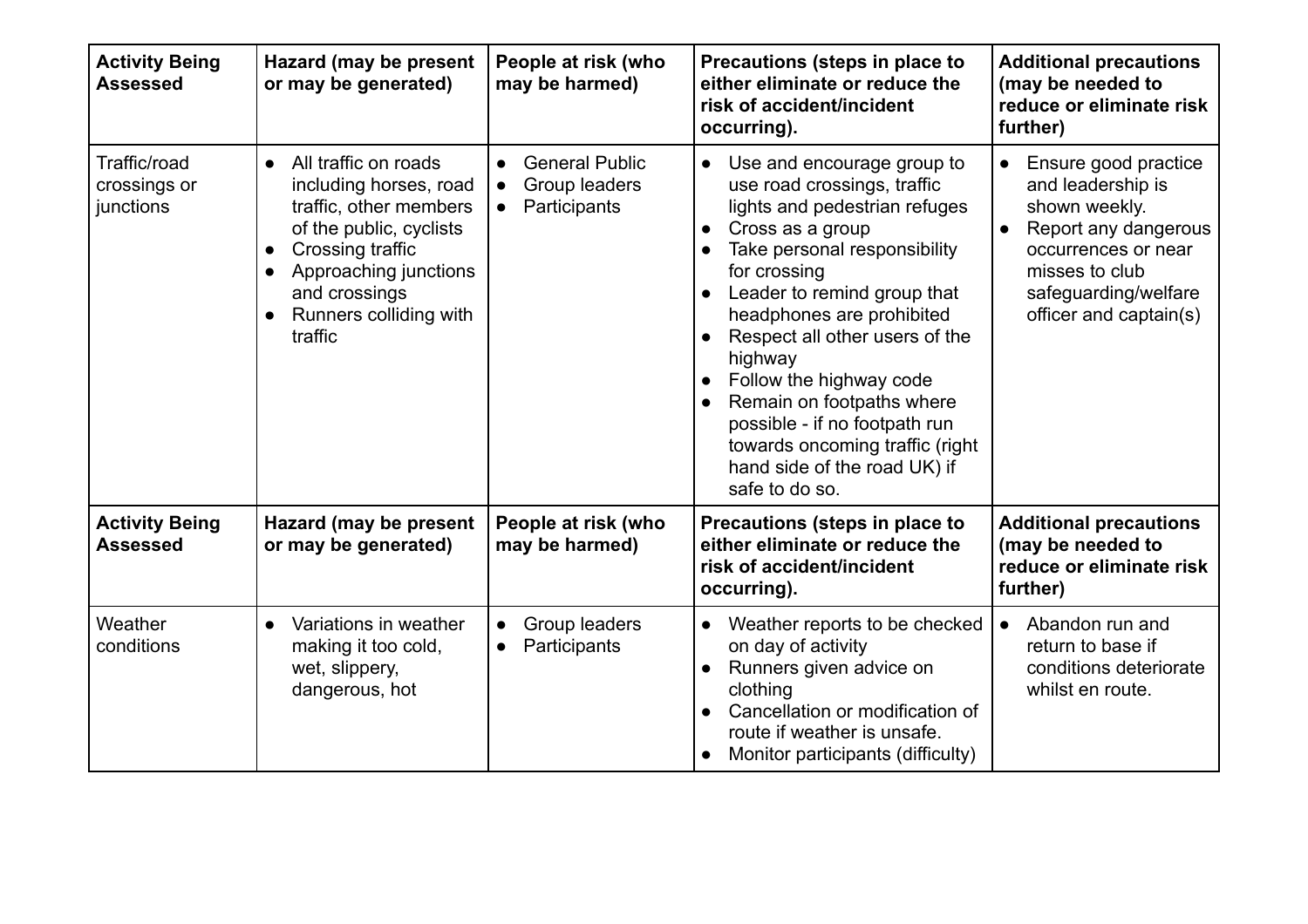| <b>Activity Being</b><br><b>Assessed</b> | <b>Hazard (may be present</b><br>or may be generated)                                                                                                                                                                 | People at risk (who<br>may be harmed)                                                                | Precautions (steps in place to<br>either eliminate or reduce the<br>risk of accident/incident<br>occurring).                                                                                                                                                                                                                                                                                       | <b>Additional precautions</b><br>(may be needed to<br>reduce or eliminate risk<br>further)                                                                    |
|------------------------------------------|-----------------------------------------------------------------------------------------------------------------------------------------------------------------------------------------------------------------------|------------------------------------------------------------------------------------------------------|----------------------------------------------------------------------------------------------------------------------------------------------------------------------------------------------------------------------------------------------------------------------------------------------------------------------------------------------------------------------------------------------------|---------------------------------------------------------------------------------------------------------------------------------------------------------------|
| Animals                                  | Presence of and<br>$\bullet$<br>behaviour of animals<br>and their owners                                                                                                                                              | Participants<br>$\bullet$<br><b>Group Leaders</b><br>$\bullet$<br><b>General Public</b><br>$\bullet$ | Ensure runners are aware of<br>$\bullet$<br>their surroundings<br>Warn animal owners of<br>$\bullet$<br>approach if coming from<br>behind them (to reduce risk of<br>scaring animals).<br>Be aware of fears and phobias<br>of group if applicable - and<br>respect them<br>Follow the countryside code<br>$\bullet$<br>when on farmland                                                            | Report any dangerous<br>$\bullet$<br>behaviour to<br>appropriate authority<br>and safeguarding/<br>welfare officer plus<br>club captain(s)                    |
| <b>Activity Being</b><br><b>Assessed</b> | Hazard (may be present<br>or may be generated)                                                                                                                                                                        | People at risk (who<br>may be harmed)                                                                | Precautions (steps in place to<br>either eliminate or reduce the<br>risk of accident/incident<br>occurring).                                                                                                                                                                                                                                                                                       | <b>Additional precautions</b><br>(may be needed to<br>reduce or eliminate risk<br>further)                                                                    |
| Members of the<br>public                 | Public in the way of<br>$\bullet$<br>runners or blocking<br>routes.<br>General public<br>shouting at or joining<br>runners<br>Verbal or physical<br>abuse<br>Cyclists on pavement<br>$\bullet$<br>causing an obstacle | Participants<br>$\bullet$<br><b>Group Leaders</b><br><b>General Public</b>                           | Ensure runners are aware of<br>$\bullet$<br>their surroundings<br>Warn public approach if<br>$\bullet$<br>coming from behind them (to<br>reduce risk of scaring them).<br>Avoid areas which may be<br>$\bullet$<br>unsuitable for running - local<br>knowledge will help<br>Ensure participants are<br>$\bullet$<br>respectful of other highway/<br>footpath users.<br>Remove from area and report | Report any<br>$\bullet$<br>dangerous/<br>threatening<br>behaviour to<br>appropriate authority<br>and safeguarding/<br>welfare officer plus<br>club captain(s) |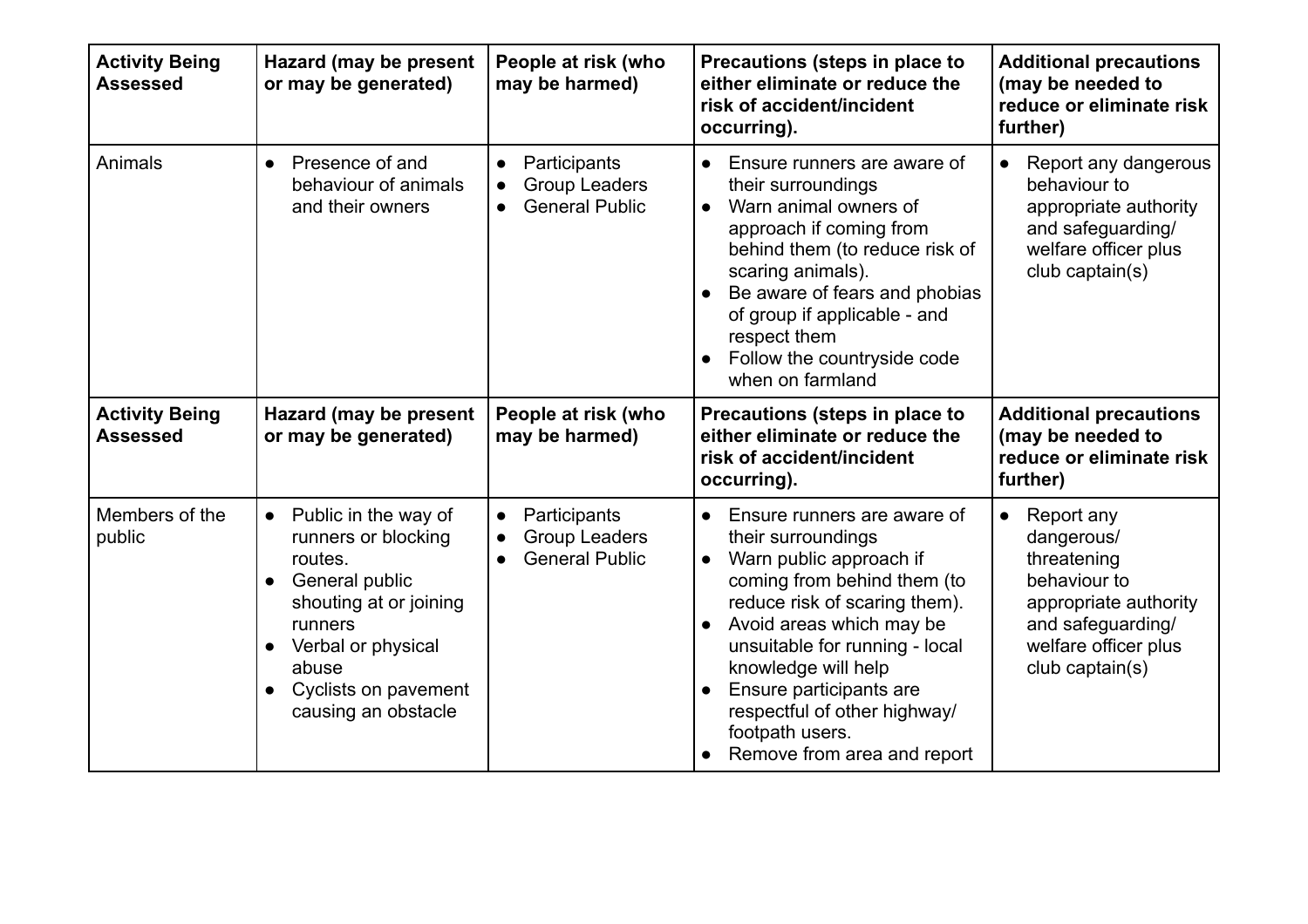| <b>Activity Being</b><br><b>Assessed</b>              | Hazard (may be present<br>or may be generated)                                                                                                      | People at risk (who<br>may be harmed)                                                   | Precautions (steps in place to<br>either eliminate or reduce the<br>risk of accident/incident<br>occurring).                                                                                                                                                                                                                                                                                                                                                     | <b>Additional precautions</b><br>(may be needed to<br>reduce or eliminate risk<br>further)                                                                                                                                                                                                           |
|-------------------------------------------------------|-----------------------------------------------------------------------------------------------------------------------------------------------------|-----------------------------------------------------------------------------------------|------------------------------------------------------------------------------------------------------------------------------------------------------------------------------------------------------------------------------------------------------------------------------------------------------------------------------------------------------------------------------------------------------------------------------------------------------------------|------------------------------------------------------------------------------------------------------------------------------------------------------------------------------------------------------------------------------------------------------------------------------------------------------|
| Changing rooms<br>usage (before and<br>after session) | Slips, trips and falls<br>$\bullet$<br>Scalds or burns<br>$\bullet$<br>Changing rooms<br>$\bullet$<br>visible from outside<br>(when door is opened) | Participants<br>$\bullet$<br><b>Group Leaders</b><br>$\bullet$                          | All bags, clothing, sundries to<br>be stored on the hooks.<br>benches provided.<br>Big items to be stored<br>underneath benches out of<br>way<br>When showering take care to<br>minimise water transfer<br>outside shower area. Any<br>spillage to be mopped/dried<br>with appropriate equipment.<br>Water temperature to be<br>checked prior to going in the<br>shower.<br>Screen to be put up to<br>preserve modesty of shower<br>user's/individuals changing. | Report any dangerous<br>$\bullet$<br>occurrences or route<br>problems<br>safeguarding/welfare<br>officer plus club<br>$c$ aptain $(s)$<br>Any water<br>$\bullet$<br>temperature issues or<br>cleanliness of facilities<br>to be reported to<br>committee member,<br>then Birstall Parish<br>Council. |
| <b>Activity Being</b><br><b>Assessed</b>              | <b>Hazard (may be present</b><br>or may be generated)                                                                                               | People at risk (who<br>may be harmed)                                                   | Precautions (steps in place to<br>either eliminate or reduce the<br>risk of accident/incident<br>occurring).                                                                                                                                                                                                                                                                                                                                                     | <b>Additional precautions</b><br>(may be needed to<br>reduce or eliminate risk<br>further)                                                                                                                                                                                                           |
| Other hazards                                         | Other hazards<br>$\bullet$<br>discovered on the<br>route due to diversity                                                                           | Participants<br>$\bullet$<br><b>Group Leaders</b><br><b>General Public</b><br>$\bullet$ | Group leader to assess risk<br>and take appropriate action                                                                                                                                                                                                                                                                                                                                                                                                       | Report any dangerous<br>$\bullet$<br>occurrences or route<br>problems<br>safeguarding/welfare<br>officer plus club<br>$c$ aptain $(s)$                                                                                                                                                               |

Context Notes: